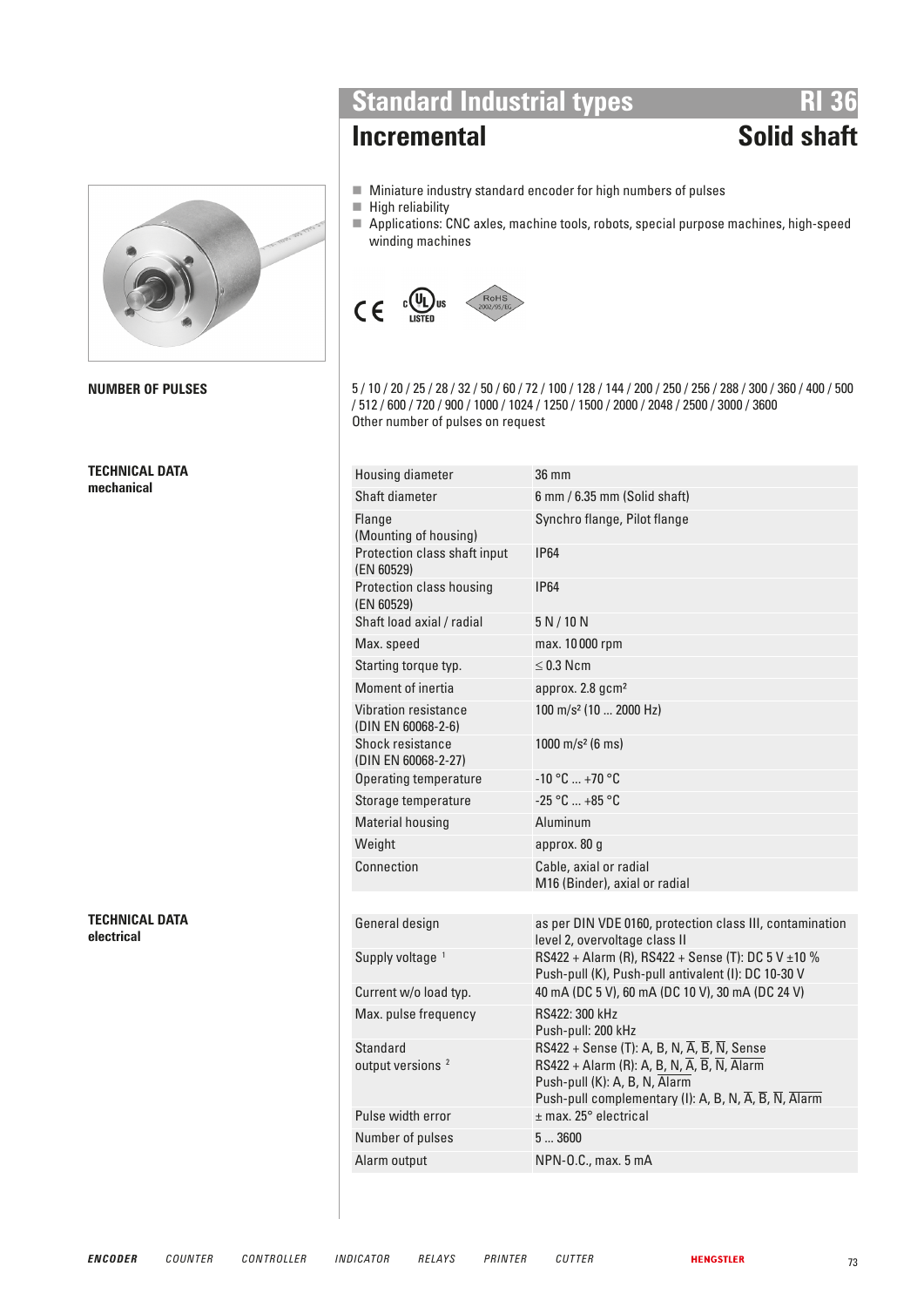## **TECHNICAL DATA electrical (continued)**

### **ELECTRICAL CONNECTIONS Cable PVC**

### **ELECTRICAL CONNECTIONS M16 connector (Binder), 6 pole**

# **Standard Industrial types**<br>**RI 36**<br>**RI 36**<br>**RI 36**

# **Incremental**

## Pulse shape Square wave

Pulse duty factor 1:1

<sup>1</sup> With push-pull (K) and push-pull complementary (I): pole protection

<sup>2</sup> Output description and technical data see chapter "Technical basics"

| (K)                 | push-pull<br>complementary (I) |
|---------------------|--------------------------------|
| DC 10 - 30 V        | DC 10 - 30 V                   |
|                     | Sense V <sub>cc</sub>          |
| <b>Channel A</b>    | Channel A                      |
|                     | Channel A                      |
| <b>Channel B</b>    | Channel B                      |
|                     | Channel B                      |
| <b>Channel N</b>    | <b>Channel N</b>               |
|                     | <b>Channel N</b>               |
| GND                 | GND                            |
| Alarm               | Alarm                          |
| screen <sup>2</sup> | screen <sup>2</sup>            |
|                     | push-pull                      |

<sup>1</sup> depending on ordering code

2 connected with encoder housing

| <b>Description</b><br>(push-pull) | Pin           |
|-----------------------------------|---------------|
| DC 10 - 30 V                      |               |
| <b>Channel A</b>                  | $\mathcal{P}$ |
| <b>Channel N</b>                  | 3             |
| <b>Channel B</b>                  | 4             |
| Alarm                             | 5             |
| GND                               | հ             |

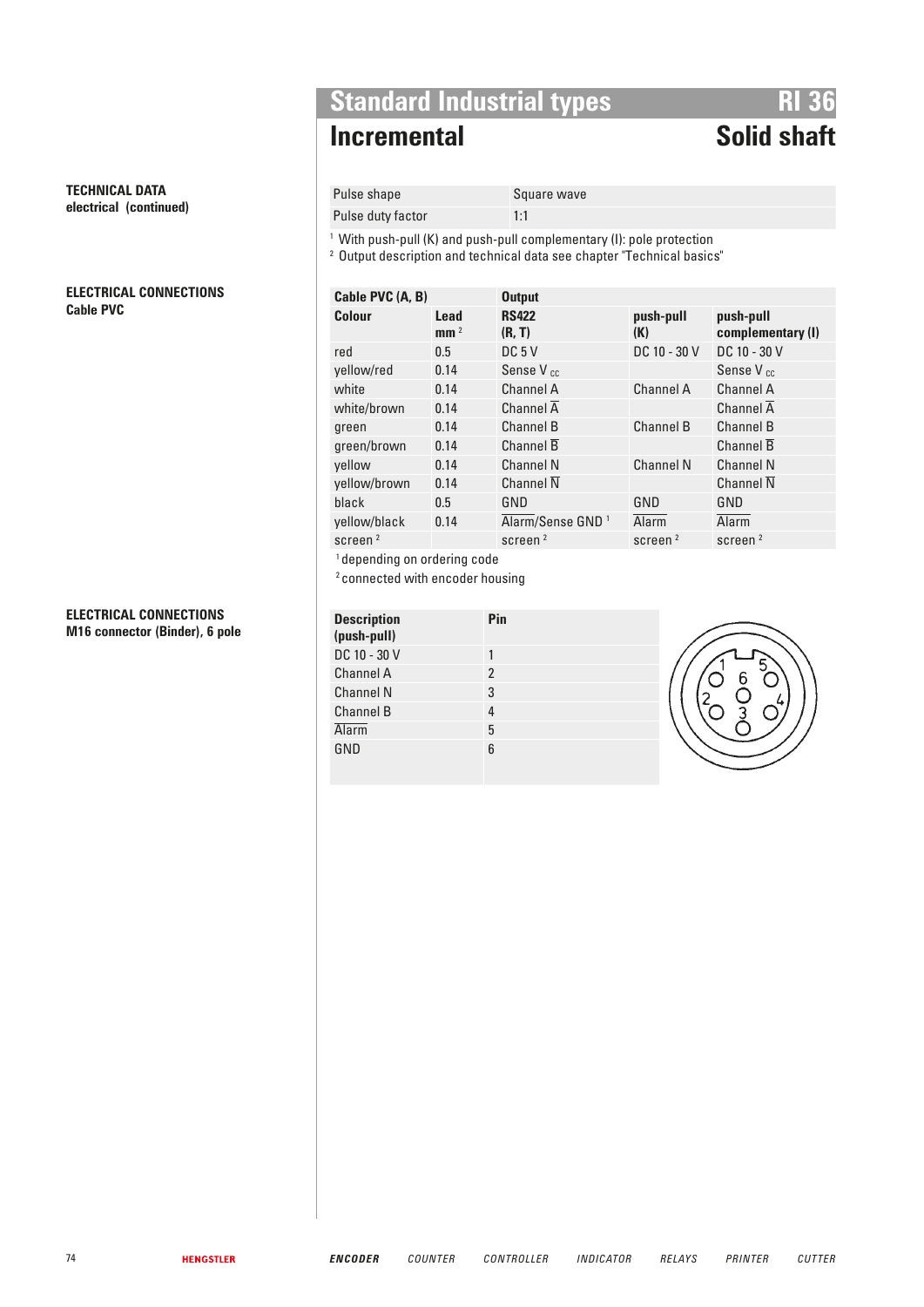# **Standard Industrial types**<br>**RI 36**<br>**RI 36**<br>**RI 36**

## **Incremental**

## **DIMENSIONED DRAWINGS**